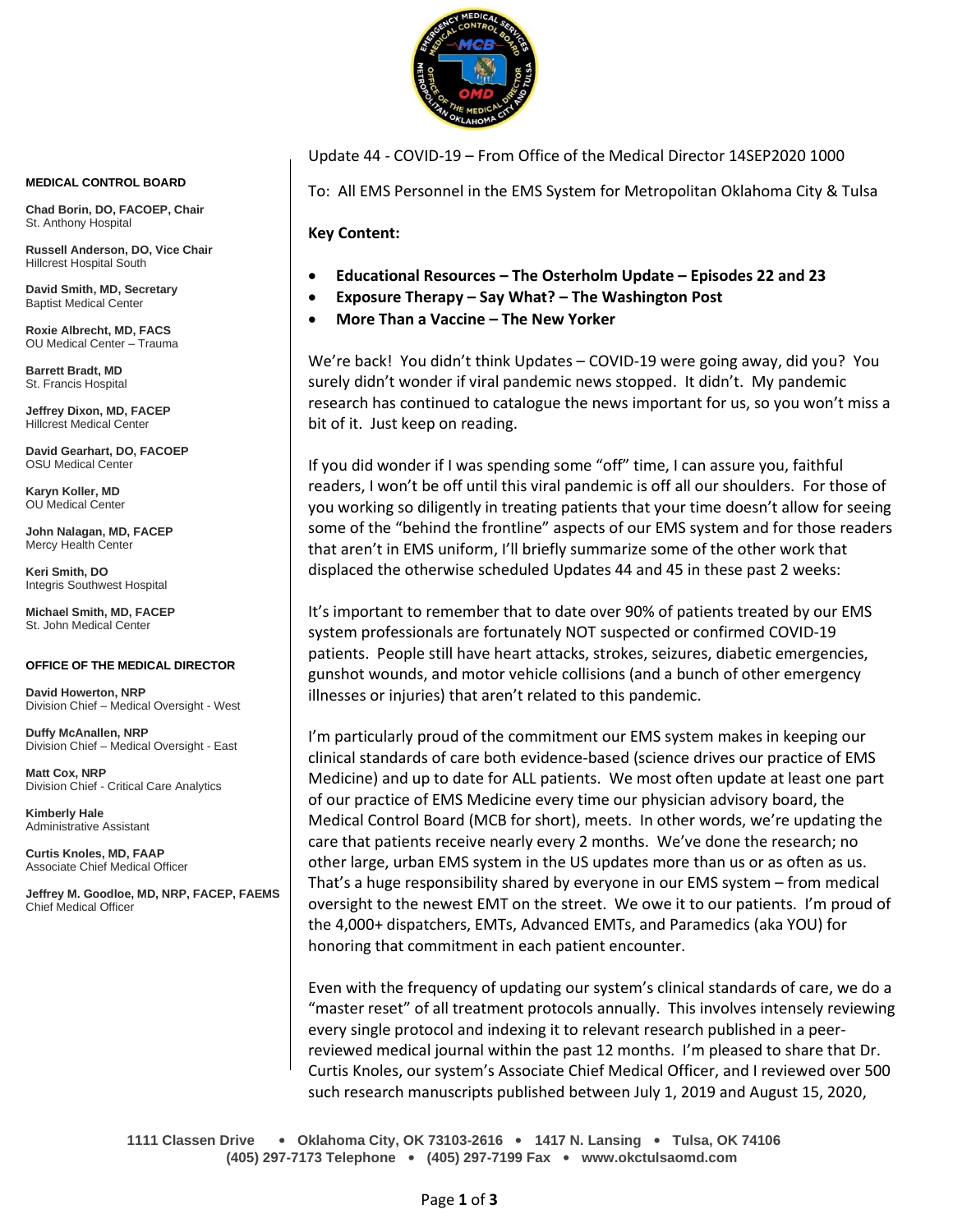selecting over 25 of those for further validation of our system's clinical standards of care. These resources were all approved by the MCB just a few days ago. The 2021 MCB Treatment Protocols are ready for release, to be effective January 15, 2021. Expect that we'll continue to develop new treatment capabilities throughout the coming 12 months as science, logistics, and fiscal realities (public safety organization budgets) allow.

Another major project occupying substantial analysis in these past 2 weeks involved prioritization of calls to 9-1-1 for emergency medical care. As most can easily understand, concern about a whether an ankle could be broken from an injury 2 days ago isn't given the same weight as concern about someone suddenly collapsing and not breathing. Triage doesn't just happen in hospital emergency departments; it happens from the moment the 9-1-1 call is picked up.

Most folks might assume there would be 15-20, maybe even 25-30 types of EMS calls, each needing prioritization, so we can quickly and safely respond with fire apparatus and ambulance, doing the most good for the most people possible. There are definitely 30 ways to categorize EMS calls… plus over 1500 more! No kidding.

Our EMS system uses a proprietary system of computer-aided dispatch known as the Medical Priority Dispatch System. We've used this system (and its software updates) for years and due to the excellence of our emergency medical dispatchers, both of our 9-1-1 dispatch centers, one for metropolitan Oklahoma City and one for metropolitan Tulsa, are nationally accredited centers of excellence.

Our medical oversight team reviews all 1500+ call types at least annually to promote careful prioritization, always wanting to get patients the right care at the right time. We utilize a prioritization process (featured as the cover subject in the February 2017 *Journal of Emergency Medical Services*) developed within our medical oversight team, co-led by David Howerton and me for this particular project, to make sure the right resources are assigned. This most recent analysis utilized over 6 years of data (that's over 1.25 MILLION calls) to make those decisions. The MCB approved some minor changes to our system's prioritization determinants. One could say those are minor changes when comparing the calls impacted to the overall number of calls, but it's not minor to the patients included in those changes. EVERY patient matters in this EMS system.

Okay, so with that important explanation of "on" time with those essential projects… let's jump into viral pandemic resources and relevant news!

# **Educational Resource – The Osterholm Update – Episodes 22 and 23**

Here's a dynamic duo from Dr. Osterholm. Episode 22, Pregnancy in a Pandemic, might seem of interest only to those expecting a new child soon, but that's just one part – a later part – of the episode. With his calm, clear speaking, Dr. Osterholm delivers another valuable update on the SARS-CoV-2 virus, including information about vaccine safety that is continued into Episode 23. I particularly enjoyed Episode 23, COVID-19 and Mental Health. We are all dealing with real mental stress from this pandemic, a pandemic that doesn't show signs of fading anytime soon. Please listen to this episode. I think this is the best podcast from Dr. Osterholm in recent memory. He covers essential to know information about vaccines for SARS-CoV-2, particularly information we all want to know about their safety. Yes, we want a vaccine today, but we want a SAFE vaccine when it is available to us. I trust his opinions, based upon his expertise, about vaccines.

I also appreciate in Episode 23 that he breaks down our collective and individual mental stresses into four emotions: fear, hope, loneliness, and exhaustion. Any of those (or all of those) feel familiar right now? His comments are reassuring and encouraging, not just gloss over ones.

I'm struck by a couple of thoughts that came to mind as I listened. When I think of fear, I'm reminded of a Sir Winston Churchill quote: "Fear is a reaction. Courage is a decision." It's okay to be fearful about how this virus can affect you, your family, and your loved ones. I'm humbled and encouraged by the courage you show in continuing to care for patients when they need it most.

**1111 Classen Drive** • **Oklahoma City, OK 73103-2616** • **1417 N. Lansing** • **Tulsa, OK 74106 (405) 297-7173 Telephone** • **(405) 297-7199 Fax** • **www.okctulsaomd.com**